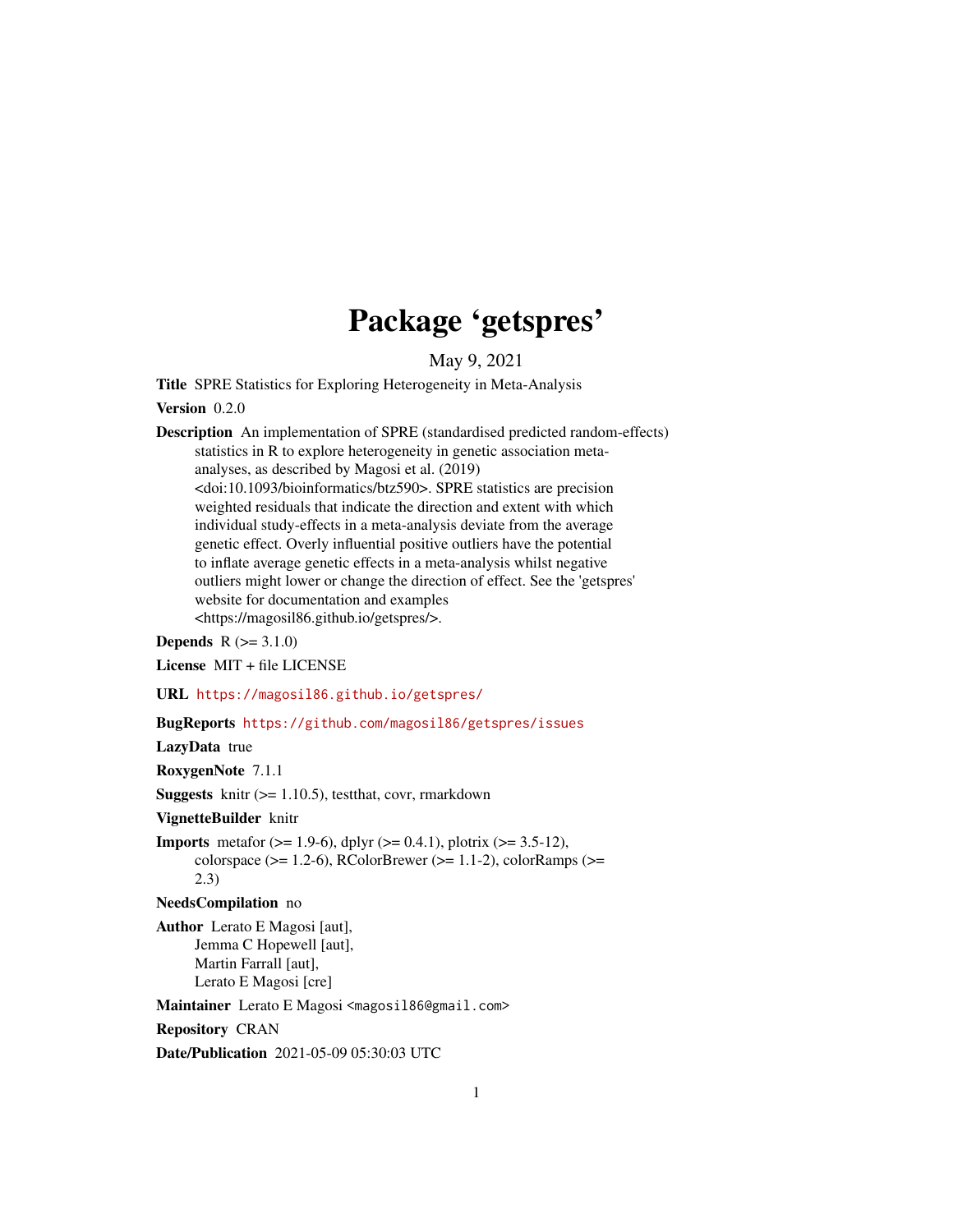### <span id="page-1-0"></span>R topics documented:

| Index |  |  |  |  |  |  |  |  |  |  |  |  |  |  |  |  |  |  |  |  |
|-------|--|--|--|--|--|--|--|--|--|--|--|--|--|--|--|--|--|--|--|--|
|       |  |  |  |  |  |  |  |  |  |  |  |  |  |  |  |  |  |  |  |  |
|       |  |  |  |  |  |  |  |  |  |  |  |  |  |  |  |  |  |  |  |  |
|       |  |  |  |  |  |  |  |  |  |  |  |  |  |  |  |  |  |  |  |  |

<span id="page-1-1"></span>getspres *Exploring Heterogeneity in Meta-Analysis with* SPRE *Statistics.*

#### Description

getspres computes *SPRE* (standardised predicted random-effects) statistics to identify outlier studies in genetic association meta-analyses which might have undue influence on the average genetic effect leading to inflated genetic signals.

#### Usage

```
getspres(beta_in, se_in, study_names_in, variant_names_in, ...)
```

```
## Default S3 method:
getspres(
 beta_in,
 se_in,
  study_names_in,
 variant_names_in,
  tau2_method = "DL",
 verbose_output = FALSE,
  ...
)
```
#### Arguments

| beta_in          | A numeric vector of study effect-sizes e.g. log odds-ratios.                                                                                                                                                                                                                                                                                                               |
|------------------|----------------------------------------------------------------------------------------------------------------------------------------------------------------------------------------------------------------------------------------------------------------------------------------------------------------------------------------------------------------------------|
| se in            | A numeric vector of standard errors, genomically corrected at study-level.                                                                                                                                                                                                                                                                                                 |
|                  | study_names_in A character vector of study names.                                                                                                                                                                                                                                                                                                                          |
| variant_names_in |                                                                                                                                                                                                                                                                                                                                                                            |
|                  | A character vector of variant names e.g. rsIDs.                                                                                                                                                                                                                                                                                                                            |
| $\ddotsc$        | other arguments.                                                                                                                                                                                                                                                                                                                                                           |
| tau2_method      | A character scalar, specifying the method that should be used to estimate hetero-<br>geneity either through DerSimonian and Laird's moment-based estimate "DL"<br>or restricted maximum likelihood "REML". Note: The REML method uses<br>the iterative Fisher scoring algorithm (step length $= 0.5$ , maximum iterations $=$<br>10000) to estimate tau2. Default is "DL". |
|                  | verbose_output An optional boolean to display intermediate output. (Default is FALSE).                                                                                                                                                                                                                                                                                     |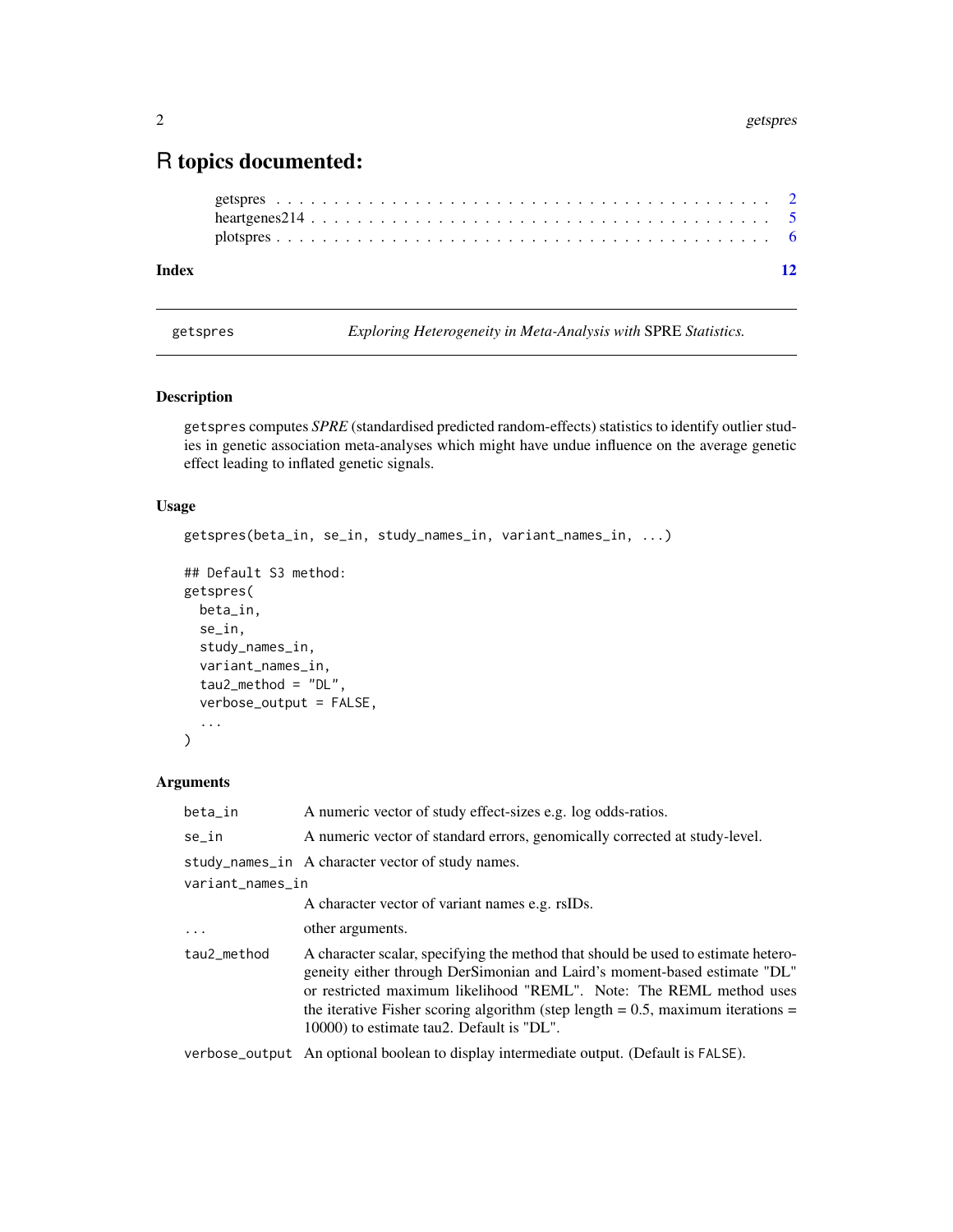#### getspres 3

#### Details

*SPRE* statistics are precision-weighted residuals that summarise the direction and extent with which observed study effects in a meta-analysis differ from the summary (or average genetic) effect. See the getspres website for more information, documentation and examples.

getspres takes as input study effect-size estimates and their corresponding standard errors (i.e. summary data). Study effect estimates could be in the form of linear regression coefficients or log-transformed regression coefficients (per-allele log odds ratios) from logistic regression.

getspres uses inverse-variance weighted meta-analysis models in the metafor R package to calculate *SPRE* statistics.

#### Value

Returns a list containing:

- number\_variants A numeric scalar for the number of variants
- number studies A numeric scalar for the number of studies
- spre\_dataset A dataframe that is a dataset of computed SPRE statistics and contains the following fields:
	- beta , study effect-size estimates
	- se , corresponding standard errors of the study effect-size estimates
	- variant\_names , variant names
	- study\_names , study names
	- study , study numbers
	- snp , snp numbers
	- tau2 , tau\_squared, estimate of amount of between-study variance
	- I2 , I\_squared, heterogeneity index (Higgins inconsistency metric) representing proportion of total observed variation due to between-study variance
	- Q , Q-statistic (Cochran's Q)
	- xb , prediction excluding random effects
	- xbse , standard error of prediction excluding random effects
	- xbu , predictions including random effects
	- stdxbu , standard error of prediction (fitted values) including random effects
	- hat , leverage a.k.a diagonal elements of the projection hat matrix
	- rawresid , raw residuals
	- uncondse , unconditional standard errors
	- spre , *SPRE* statistics (standardised predicted random effects) i.e. raw residuals divided by the unconditional standard errors

#### Methods (by class)

• default: Computes *SPRE* statistics in genetic association meta-analyses

#### See Also

<https://magosil86.github.io/getspres/> to the visit getspres website.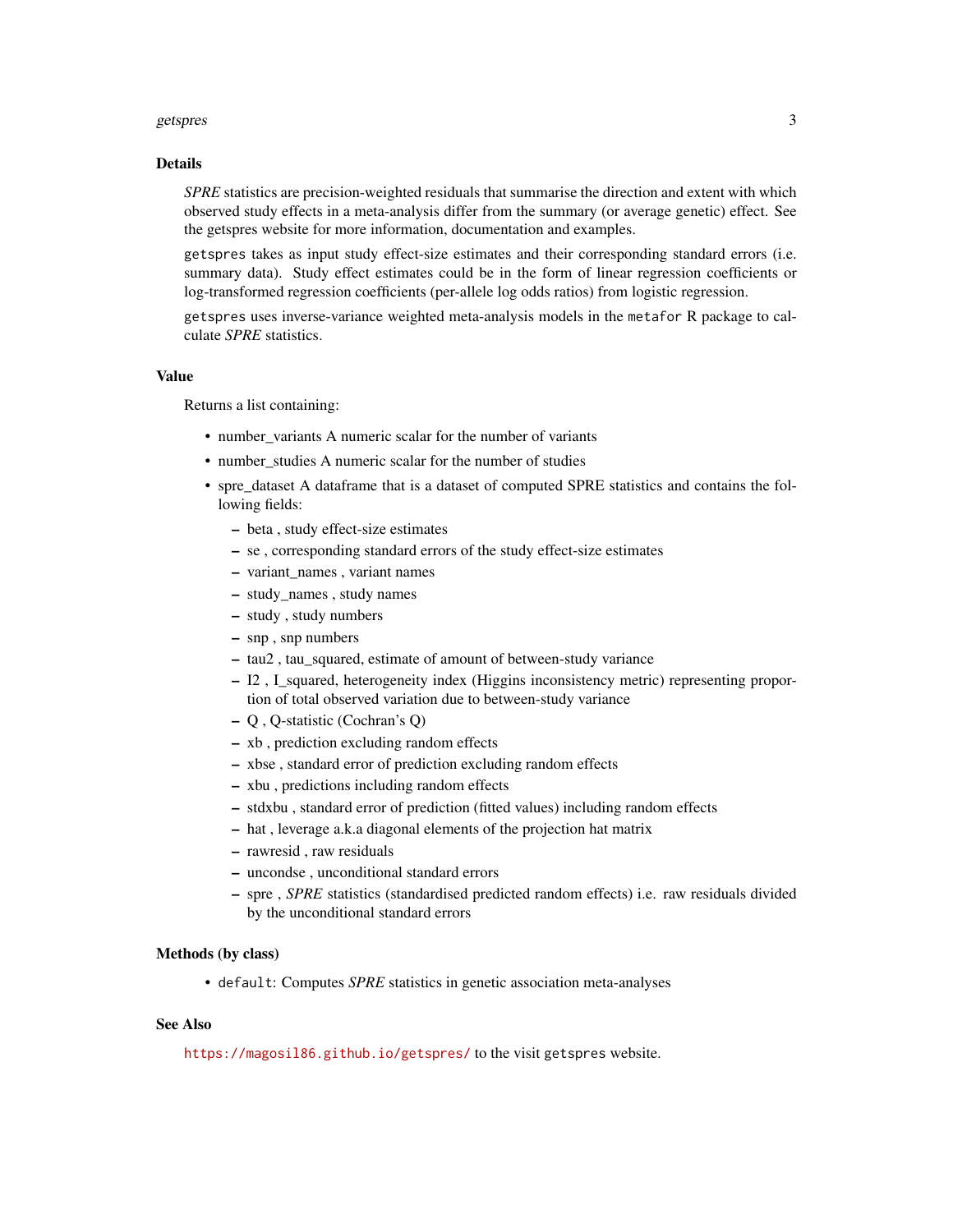#### Examples

```
library(getspres)
# Calculate SPRE statistics for a subset of variants in the heartgenes214 dataset.
# heartgenes214 is a case-control GWAS meta-analysis of coronary artery disease.
# To learn more about the heartgenes214 dataset ?heartgenes214
# Calculating SPRE statistics for 3 variants in heartgenes214
heartgenes3 <- subset(heartgenes214,
    variants %in% c("rs10139550", "rs10168194", "rs11191416"))
getspres_results <- getspres(beta_in = heartgenes3$beta_flipped,
                               se_in = heartgenes3$gcse,
                      study_names_in = heartgenes3$studies,
                    variant_names_in = heartgenes3$variants)
# Explore results generated by the getspres function
str(getspres_results)
# Retrieve number of studies and variants
getspres_results$number_variants
getspres_results$number_studies
# Retrieve SPRE dataset
df_spres <- getspres_results$spre_dataset
head(df_spres)
# Extract SPREs from SPRE dataset
head(spres <- df_spres[, "spre"])
# Exploring available options in the getspres function:
# 1. Estimate heterogeneity using "REML", default is "DL"
# 2. Calculate SPRE statistics verbosely
getspres_results <- getspres(beta_in = heartgenes3$beta_flipped,
                               se_in = heartgenes3$gcse,
                      study_names_in = heartgenes3$studies,
                    variant_names_in = heartgenes3$variants,
                         tau2_method = "REML",
                      verbose_output = TRUE)
```
str(getspres\_results)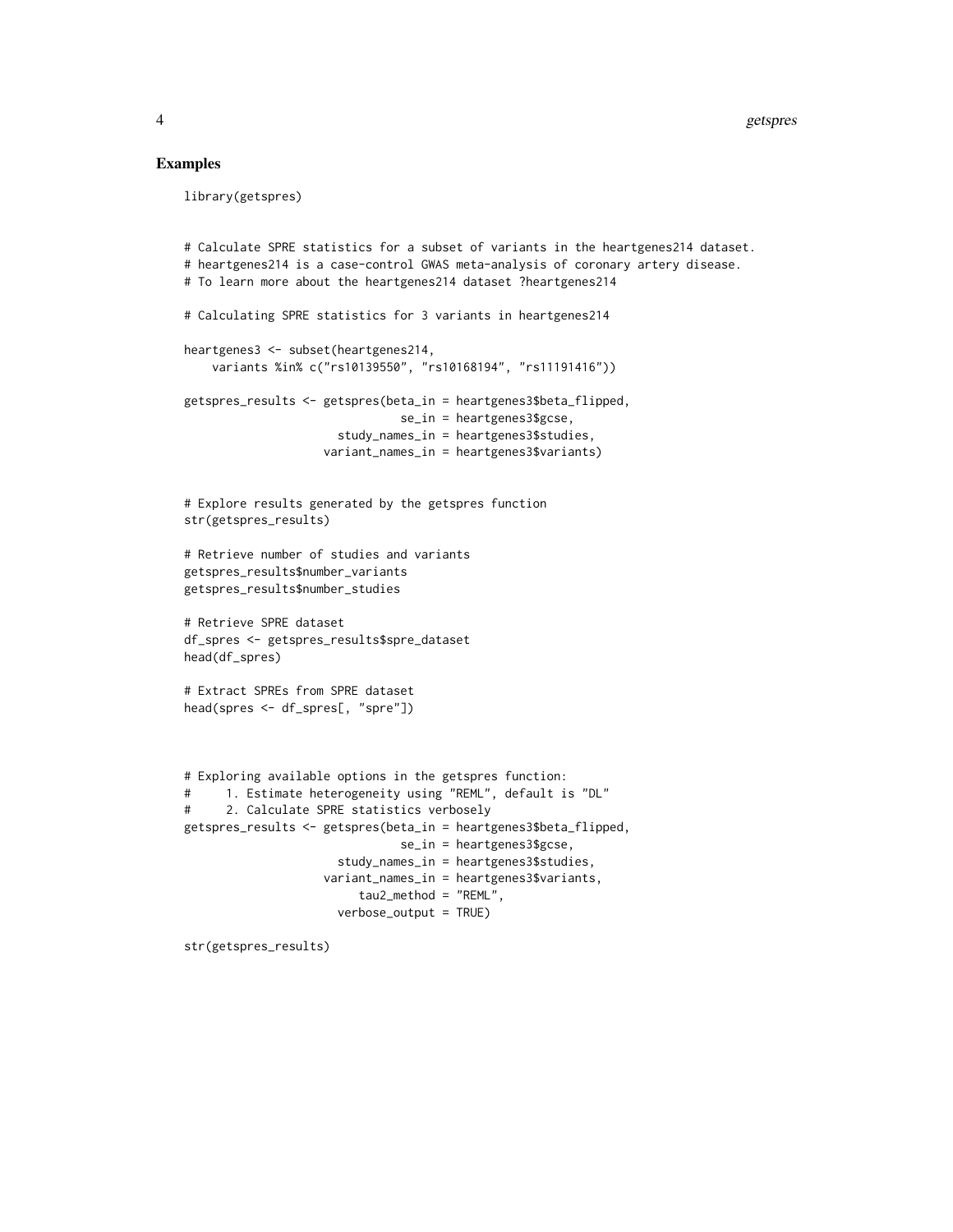<span id="page-4-0"></span>heartgenes214 *heartgenes214.*

#### **Description**

heartgenes214 is a multi-ethnic GWAS meta-analysis dataset for coronary artery disease.

#### Usage

heartgenes214

#### Format

A data frame with seven variables:

beta\_flipped Effect-sizes expressed as log odds ratios. Numeric

gcse Standard errors

studies Names of participating studies

variants Names of genetic variants/SNPs

cases Number of cases in each participating study

controls Number of controls in each participating study

fdr214\_gwas46 Flag indicating GWAS significant variants, 1: Not GWAS-significant, 2: GWASsignificant

#### Details

It comprises summary data (effect-sizes and their corresponding standard errors) for 48 studies (68,801 cases and 123,504 controls), at 214 lead variants independently associated with coronary artery disease ( $P < 0.00005$ , FDR  $< 5\%$ ). Of the 214 lead variants, 44 are genome-wide significant (p < 5e-08). The meta-analysis dataset is based on individuals of: African American, Hispanic American, East Asian, South Asian, Middle Eastern and European ancestry.

The study effect-sizes have been flipped to ensure alignment of the effect alleles.

Standard errors were genomically corrected at the study-level.

#### Source

Magosi LE, Goel A, Hopewell JC, Farrall M, on behalf of the CARDIoGRAMplusC4D Consortium (2017) Identifying systematic heterogeneity patterns in genetic association meta-analysis studies. PLoS Genet 13(5): e1006755. https://doi.org/10.1371/journal.pgen.1006755.

<https://magosil86.github.io/getmstatistic/>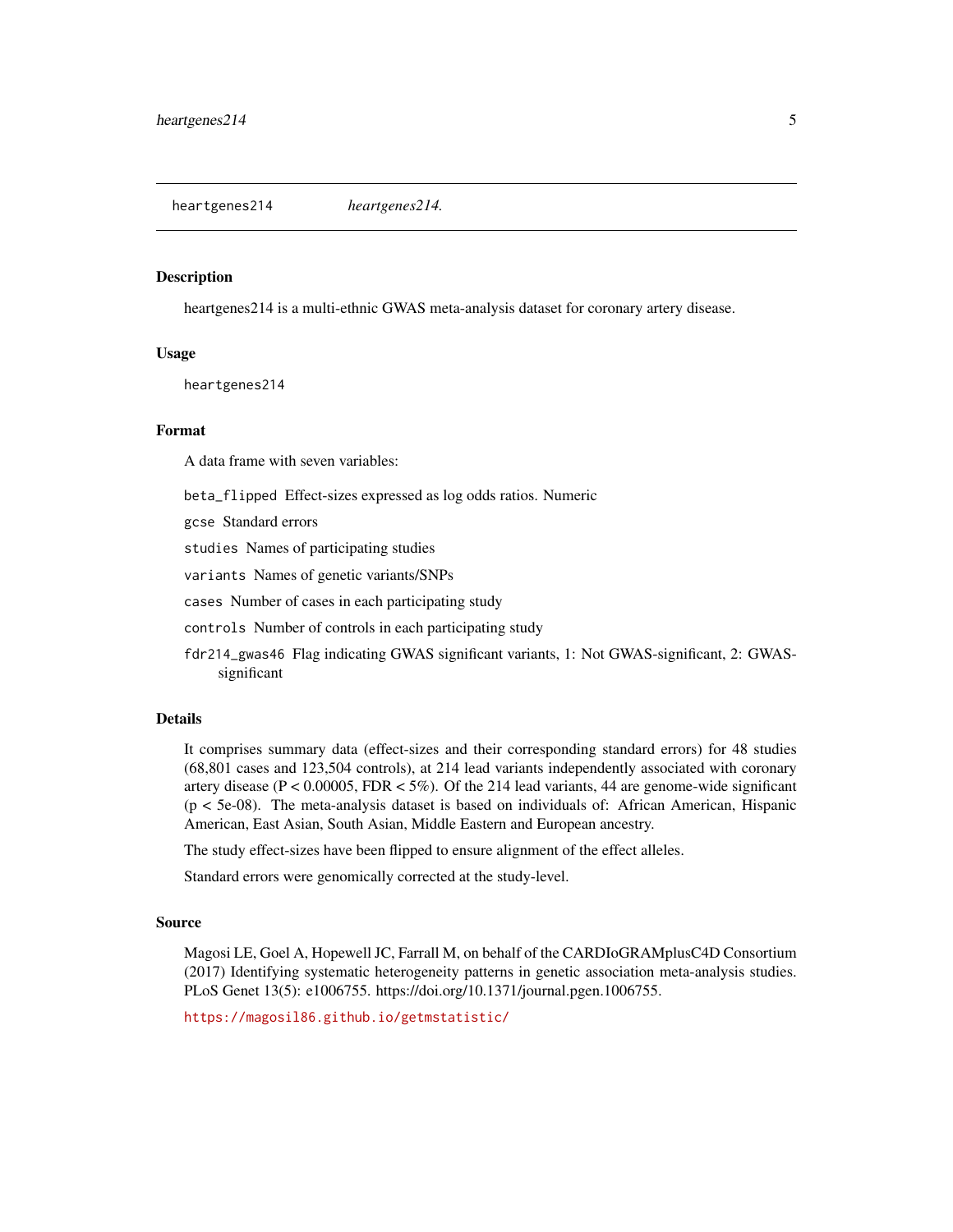#### Description

Forest plots showing *SPRE* (standardised predicted random-effects) statistics can be useful in highlighting overly influential outlier studies with the potential to inflate summary effect estimates in genetic association meta-analyses.

#### Usage

```
plotspres(beta_in, se_in, study_names_in, variant_names_in, spres_in, ...)
```

```
## Default S3 method:
plotspres(
 beta_in,
  se_in,
  study_names_in,
 variant_names_in,
  spres_in,
  spre_colour_palette = c("mono_colour", "black"),
  set_studyNOs_as_studyIDs = FALSE,
  set_study_field_width = "%02.0f",
  set\_cex = 0.66,
  set_xlim,
  set_ylim,
  set_at,
  tau2_method = "DL",adjust_labels = 1,
  save_plot = TRUE,
 verbose_output = FALSE,
  ...
)
```
#### Arguments

| beta_in          | A numeric vector of observed study effects e.g. log odds-ratios.           |  |  |  |  |  |
|------------------|----------------------------------------------------------------------------|--|--|--|--|--|
| se_in            | A numeric vector of standard errors, genomically corrected at study-level. |  |  |  |  |  |
|                  | study_names_in A character vector of study names.                          |  |  |  |  |  |
| variant_names_in |                                                                            |  |  |  |  |  |
|                  | A character vector of variant names e.g. rsIDs.                            |  |  |  |  |  |
| spres_in         | A numeric vector of <i>SPRE</i> statistics.                                |  |  |  |  |  |
|                  | other arguments.                                                           |  |  |  |  |  |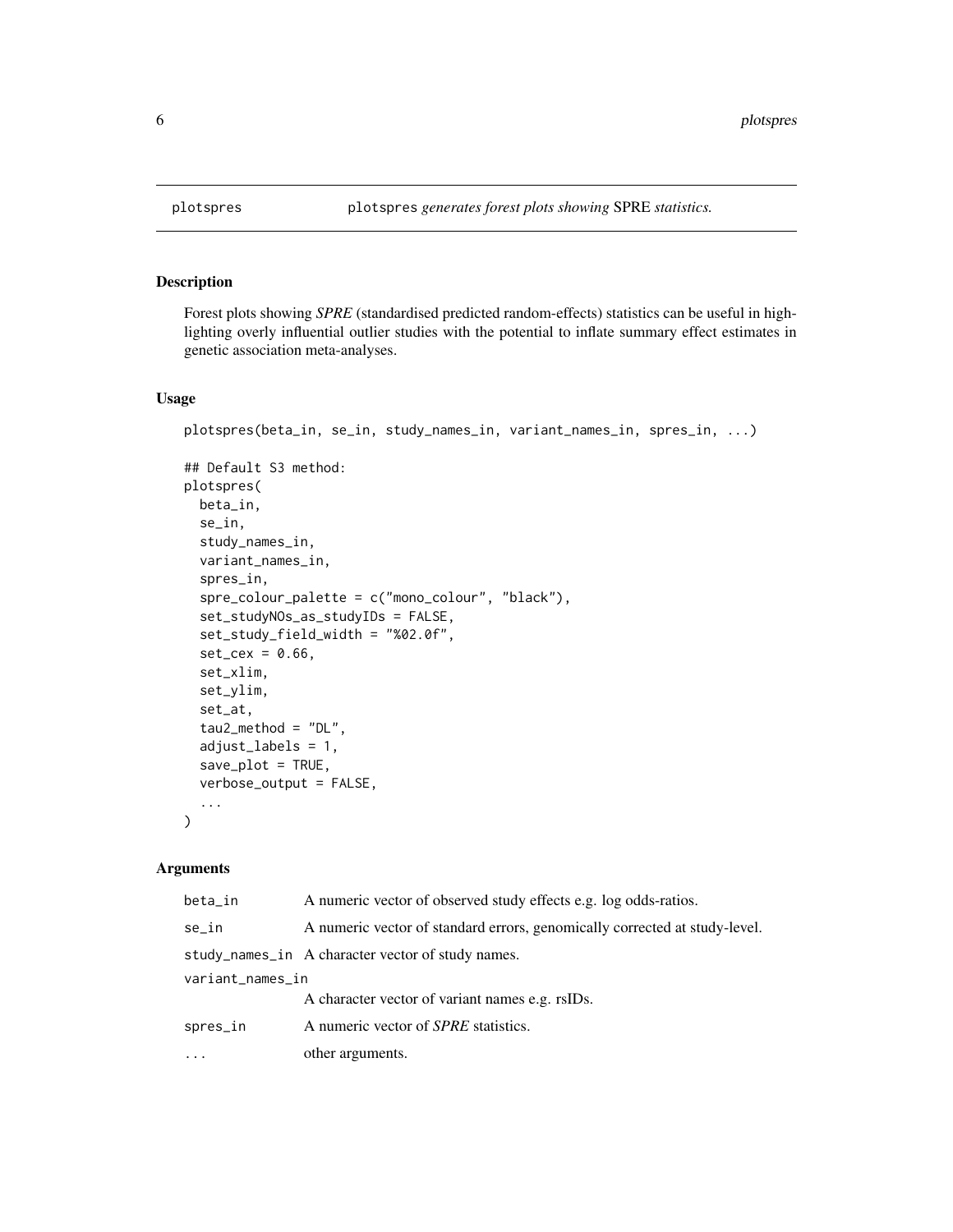<span id="page-6-0"></span>

| spre_colour_palette      |                                                                                                                                                                                                                                                                                                                                                                                                                                                                                                                                                                                                          |
|--------------------------|----------------------------------------------------------------------------------------------------------------------------------------------------------------------------------------------------------------------------------------------------------------------------------------------------------------------------------------------------------------------------------------------------------------------------------------------------------------------------------------------------------------------------------------------------------------------------------------------------------|
|                          | An optional character vector specifying the colour palette that should be used for<br>observed study effects. There are 3 types of colour palettes available, namely:<br>"mono_colour", "dual_colour" and "multi_colour"; with the "dual_colour" palette,<br>observed study effects with negative SPRE statistics are coloured differently<br>from those with positive SPRE statistics, and with the "multi_colour" palette ob-<br>served study effects are colored in a gradient according to the SPRE statistic val-<br>ues. Default palette option is spre_colour_palette = c("mono_colour","black"). |
| set_studyNOs_as_studyIDs |                                                                                                                                                                                                                                                                                                                                                                                                                                                                                                                                                                                                          |
|                          | An optional boolean specifying whether study numbers should be used as study<br>IDs in the forest plot. Default is FALSE.                                                                                                                                                                                                                                                                                                                                                                                                                                                                                |
| set_study_field_width    |                                                                                                                                                                                                                                                                                                                                                                                                                                                                                                                                                                                                          |
|                          | An optional character vector of format strings, akin to the fmt character vector<br>in the sprintf function. (Default is set_study_field_width = "%02.0f").                                                                                                                                                                                                                                                                                                                                                                                                                                              |
| set_cex                  | An optional character scalar and symbol expansion factor indicating the percent-<br>age by which text and symbols should be scaled relative to the reference; e.g.<br>1=reference, 1.3 is 30% larger, 0.3 is 30% smaller. (Default is $cex = 0.66$ ).                                                                                                                                                                                                                                                                                                                                                    |
| set_xlim                 | An optional numeric vector of length 2 indicating the horizontal limits of the<br>plot region.                                                                                                                                                                                                                                                                                                                                                                                                                                                                                                           |
| set_ylim                 | An optional numeric vector of length 2 indicating the y-axis limits of the plot.                                                                                                                                                                                                                                                                                                                                                                                                                                                                                                                         |
| set_at                   | An optional numeric vector indicating position of the x-axis tick marks and cor-<br>responding labels.                                                                                                                                                                                                                                                                                                                                                                                                                                                                                                   |
| tau2_method              | An optional character scalar, specifying the method that should be used to esti-<br>mate heterogeneity either through DerSimonian and Laird's moment-based es-<br>timate "DL" or restricted maximum likelihood "REML". Note: The REML<br>method uses the iterative Fisher scoring algorithm (step length $= 0.5$ , maximum<br>iterations = $10000$ ) to estimate tau2. Default is "DL".                                                                                                                                                                                                                  |
| adjust_labels            | An optional numeric scalar value that tweaks label (column header) positions.<br>(Default is adjust_labels = $1$ ).                                                                                                                                                                                                                                                                                                                                                                                                                                                                                      |
| save_plot                | An optional boolean to save forestplot as a tiff file. Default is TRUE.                                                                                                                                                                                                                                                                                                                                                                                                                                                                                                                                  |
| verbose_output           | An optional boolean to display intermediate output. (Default is FALSE).                                                                                                                                                                                                                                                                                                                                                                                                                                                                                                                                  |
|                          |                                                                                                                                                                                                                                                                                                                                                                                                                                                                                                                                                                                                          |

#### Details

plotspres takes as input *SPRE* statistics, observed study effects and corresponding standard errors (i.e. summary data). The observed study effects (i.e. study effect-size estimates) could be association statistics from either quantitative or binary trait meta-analyses, for instance, linear regression coefficients might be employed for quantitative traits and log-transformed logistic regression coefficients (per-allele log odds ratios) used for case-control meta-analyses. *SPRE* statistics can be calculated using the [getspres](#page-1-1) function.

plotspres uses inverse-variance weighted fixed and random-effects meta-analysis models in the metafor R package to generate forestplots.

#### Value

Returns a list containing: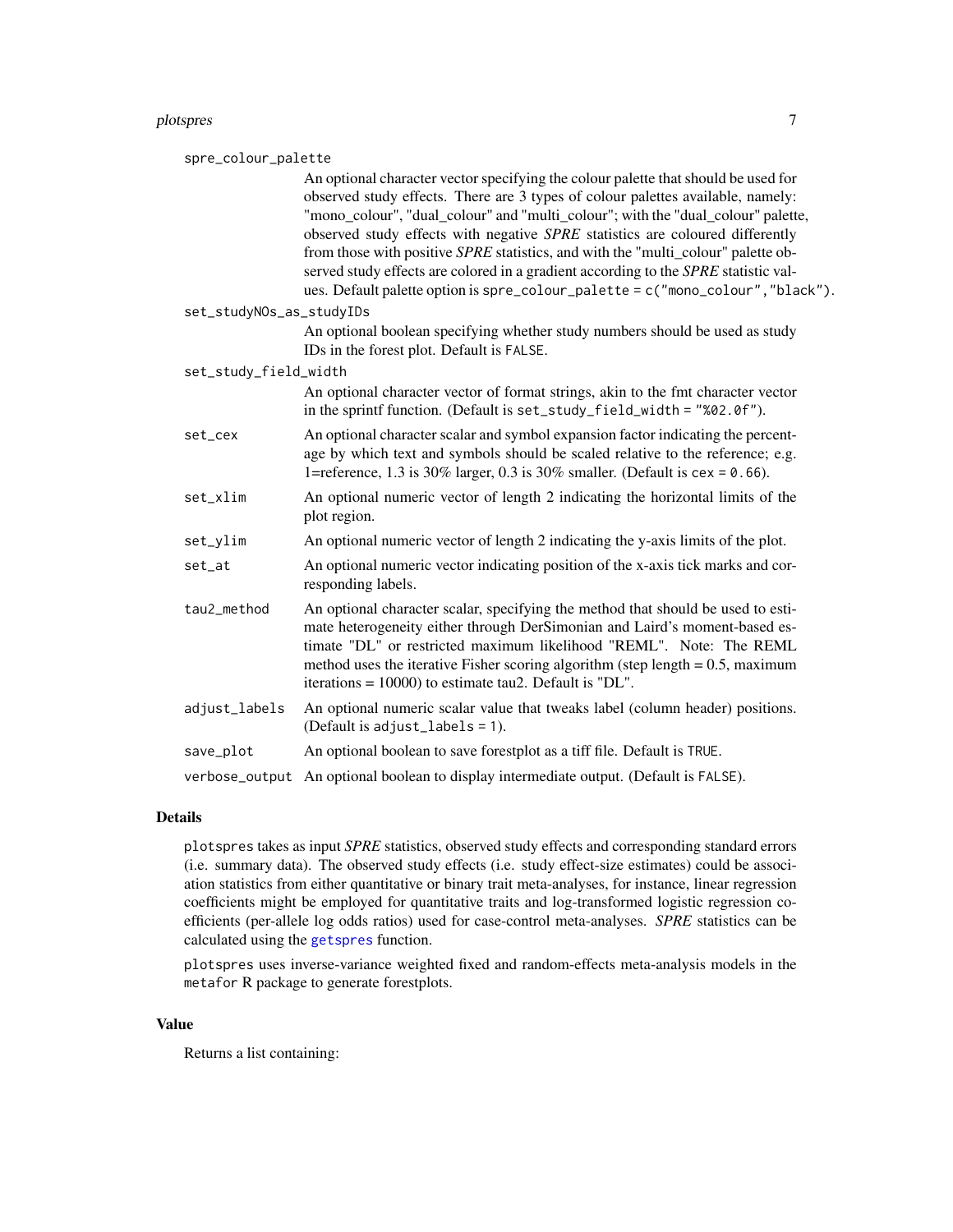- <span id="page-7-0"></span>• number\_variants A numeric scalar indicating the number of variants
- number\_studies A numeric scalar indicating the number of studies
- fixed\_effect\_results A list of fixed-effect meta-analysis results for each variant examined
- random\_effects\_results A list of random-effects meta-analysis results for each variant examined
- spre forestplot dataset A dataframe of the data provided by the user for analysis which contains the following fields:
	- beta , study effect-size estimates
	- se , corresponding standard errors of study effect-size estimates
	- variant\_names , variant names
	- study\_names , study names
	- spre , *SPRE* (standardised predicted random-effects) statistics
	- study\_numbers , study numbers
	- variant\_numbers , variant numbers

#### Methods (by class)

• default: Generates forest plots showing *SPRE* statistics

#### See Also

[getspres](#page-1-1) to calculate *SPRE* statistics and the [metafor](#page-0-0) package to explore implementations of fixed and random-effects meta-analysis models in R. To access more information and examples visit the getspres website at: <https://magosil86.github.io/getspres/>.

#### Examples

library(getspres)

```
# Generate a forest plot showing SPRE statistics for variants in heartgenes214.
# heartgenes214 is a case-control GWAS meta-analysis of coronary artery disease.
# To learn more about the heartgenes214 dataset ?heartgenes214
# Calculating SPRE statistics for 3 variants in heartgenes214
heartgenes3 <- subset(heartgenes214,
    variants %in% c("rs10139550", "rs10168194", "rs11191416"))
getspres_results <- getspres(beta_in = heartgenes3$beta_flipped,
                               se_in = heartgenes3$gcse,
                      study_names_in = heartgenes3$studies,
                    variant_names_in = heartgenes3$variants)
# Explore results generated by the getspres function
str(getspres_results)
# Retrieve number of studies and variants
getspres_results$number_variants
```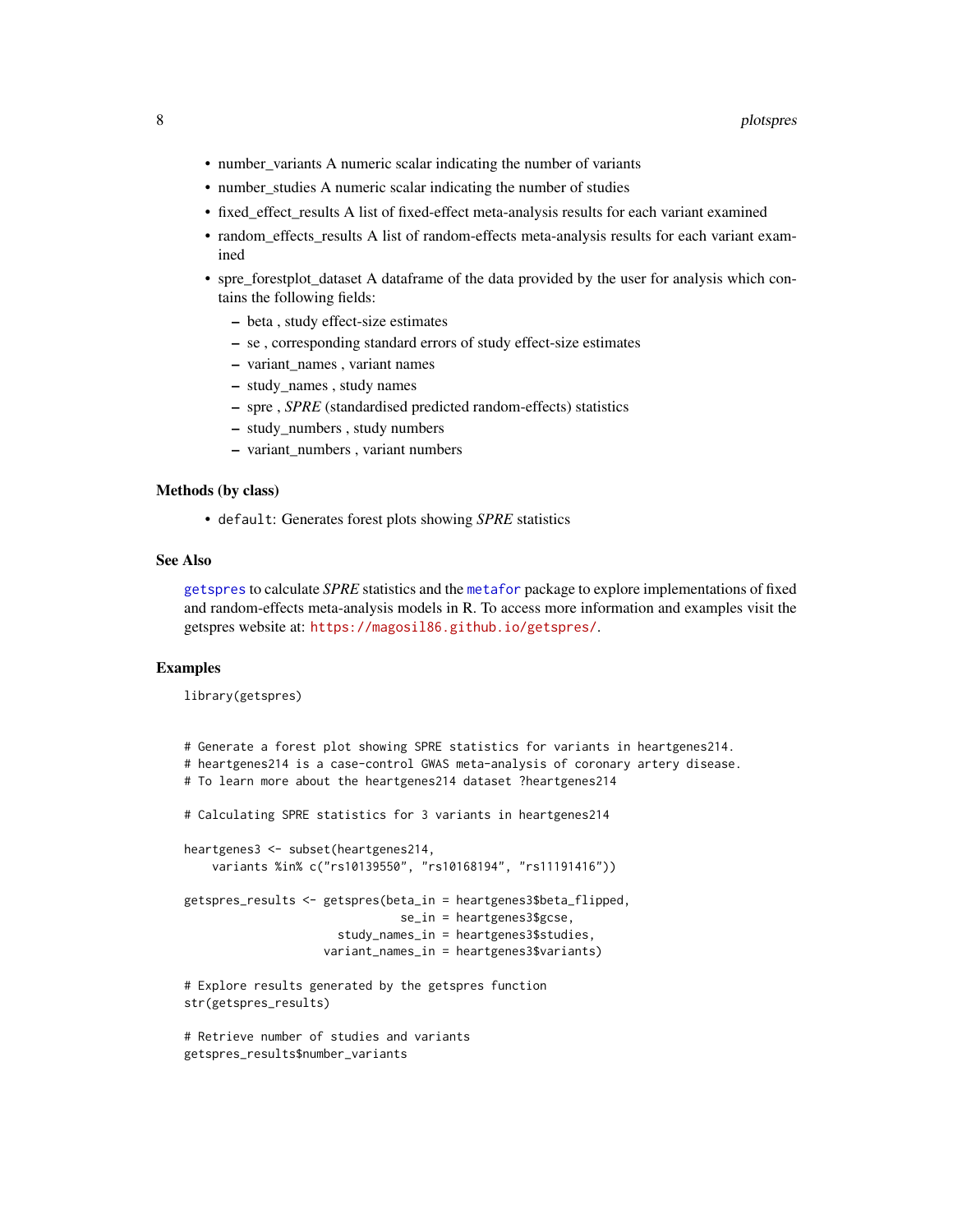#### plotspres that the contract of the contract of the contract of the contract of the contract of the contract of the contract of the contract of the contract of the contract of the contract of the contract of the contract of

```
getspres_results$number_studies
# Retrieve SPRE dataset
df_spres <- getspres_results$spre_dataset
head(df_spres)
# Extract SPREs from SPRE dataset
head(spres <- df_spres[, "spre"])
# Generating forest plots showing SPREs for variants in heartgenes3
# Forest plot with default settings
# Tip: To store plots set save_plot = TRUE (useful when generating multiple plots)
plotspres_res <- plotspres(beta_in = df_spres$beta,
                             se_in = df_spres$se,
                    study_names_in = as.character(df_spres$study_names),
                  variant_names_in = as.character(df_spres$variant_names),
                          spres_in = df_spres$spre,
                         save_plot = FALSE)
# Explore results generated by the plotspres function
# Retrieve number of studies and variants
plotspres_res$number_variants
plotspres_res$number_studies
# Retrieve fixed and random-effects meta-analysis results
fixed_effect_res <- plotspres_res$fixed_effect_results
random_effects_res <- plotspres_res$random_effects_results
# Retrieve dataset that was used to generate forest plots
df_plotspres <- plotspres_res$spre_forestplot_dataset
# Retrieve more detailed meta-analysis output
str(plotspres_res)
# Explore available options for plotspres forest plots:
# 1. Colorize study-effect estimates according to SPRE statistic values
# 2. Label studies by study number instead of study names
# 3. Format study labels (useful when using study numbers as study labels)
# 4. Change text size
# 5. Adjust x and y axes limits
```
- # 6. Change method used to estimate amount of heterogeneity from "DL" to "REML"
- # 7. Run verbosely to show intermediate results
- # 8. Adjust label (i.e. column header) positions
- # 9. Save plot as a tiff file (useful when generating multiple plots)

# Colorize study-effect estimates according to SPRE statistic values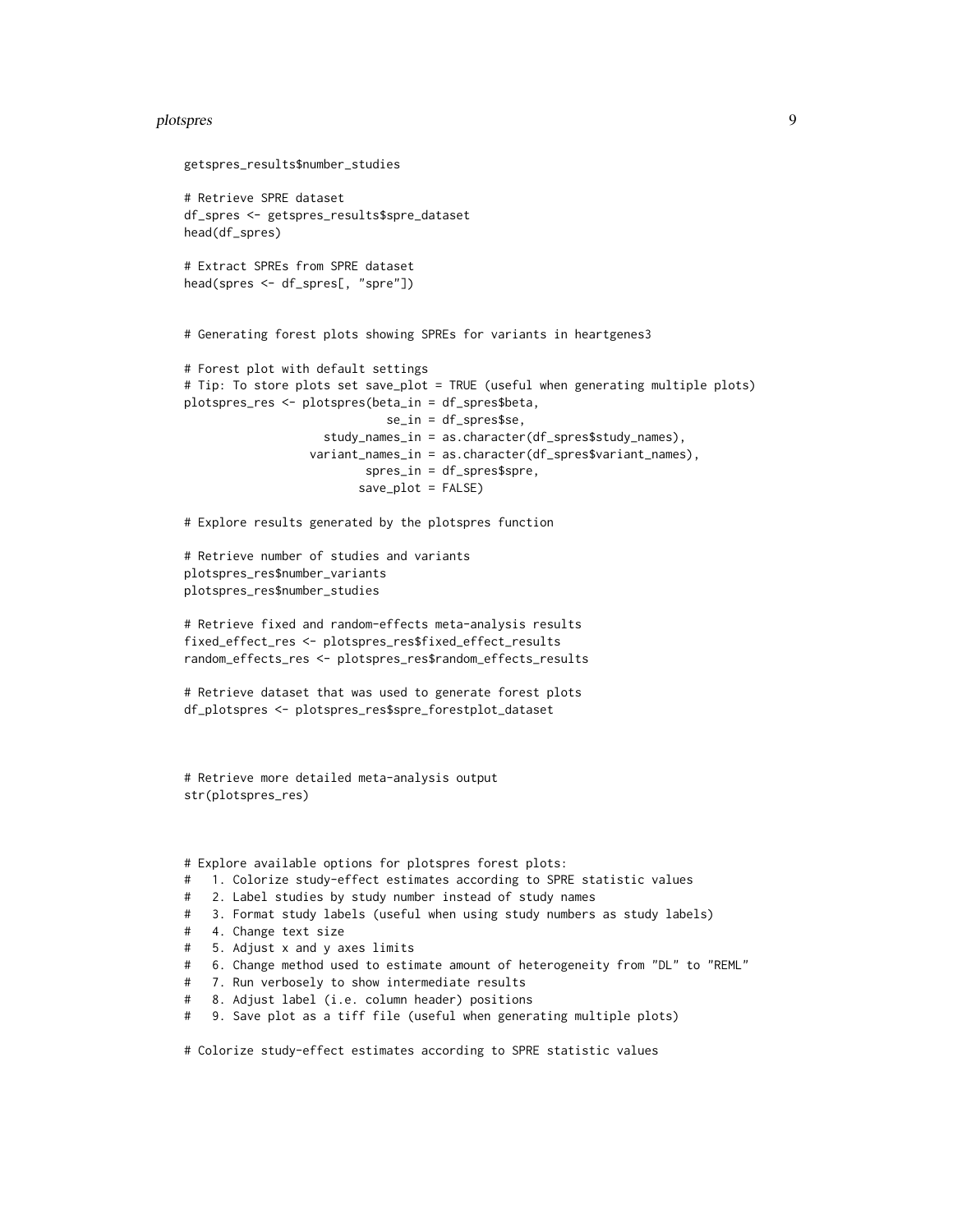```
# Use a dual colour palette for observed study effects so that study effect estimates
# with negative SPRE statistics are coloured differently from those with positive
# SPRE statistics.
plotspres_res <- plotspres(beta_in = df_spres$beta,
                           se_in = df_spres$se,
                  study_names_in = as.character(df_spres$study_names),
                variant_names_in = as.character(df_spres$variant_names),
                        spres_in = df_spres$spre,
              spre_colour_palette = c("dual_colour", c("blue","black")),
                       save_plot = FALSE)
# Use a multi-colour palette for observed study effects so that study effects estimates
# are colored in a gradient according to SPRE statistic values.
# Available multi-colour palettes:
#
# gr_devices_palettes: "rainbow", "cm.colors", "topo.colors", "terrain.colors"
# and "heat.colors"
#
# colorspace_hcl_hsv_palettes: "rainbow_hcl", "diverge_hcl", "terrain_hcl",
# "sequential_hcl" and "diverge_hsl"
#
# color_ramps_palettes: "matlab.like", "matlab.like2", "magenta2green",
# "cyan2yellow", "blue2yellow", "green2red",
# "blue2green" and "blue2red"
plotspres_res <- plotspres(beta_in = df_spres$beta,
                           se_in = df_spres$se,
                  study_names_in = as.character(df_spres$study_names),
                variant_names_in = as.character(df_spres$variant_names),
                        spres_in = df_spres$spre,
              spre_colour_palette = c("multi_colour", "rainbow"),
                       save_plot = FALSE)
# Exploring other options in the plotspres function.
# Label studies by study number instead of study names (option: set_studyNOs_as_studyIDs)
# Format study labels (option: set_study_field_width)
# Adjust text size (option: set_cex)
# Adjust x and y axes limits (options: set_xlim, set_ylim)
# Change method used to estimate heterogeneity from "DL" to "REML" (option: tau2_method)
# Adjust position of x-axis tick marks (option: set_at)
# Run verbosely (option: verbose_output)
df_rs10139550 <- subset(df_spres, variant_names == "rs10139550")
plotspres_res <- plotspres(beta_in = df_rs10139550$beta,
                           se_in = df_rs10139550$se,
                  study_names_in = as.character(df_rs10139550$study_names),
                variant_names_in = as.character(df_rs10139550$variant_names),
                        spres_in = df_rs10139550$spre,
              spre_colour_palette = c("multi_colour", "matlab.like"),
         set_studyNOs_as_studyIDs = TRUE,
            set_study_field_width = "%03.0f",
```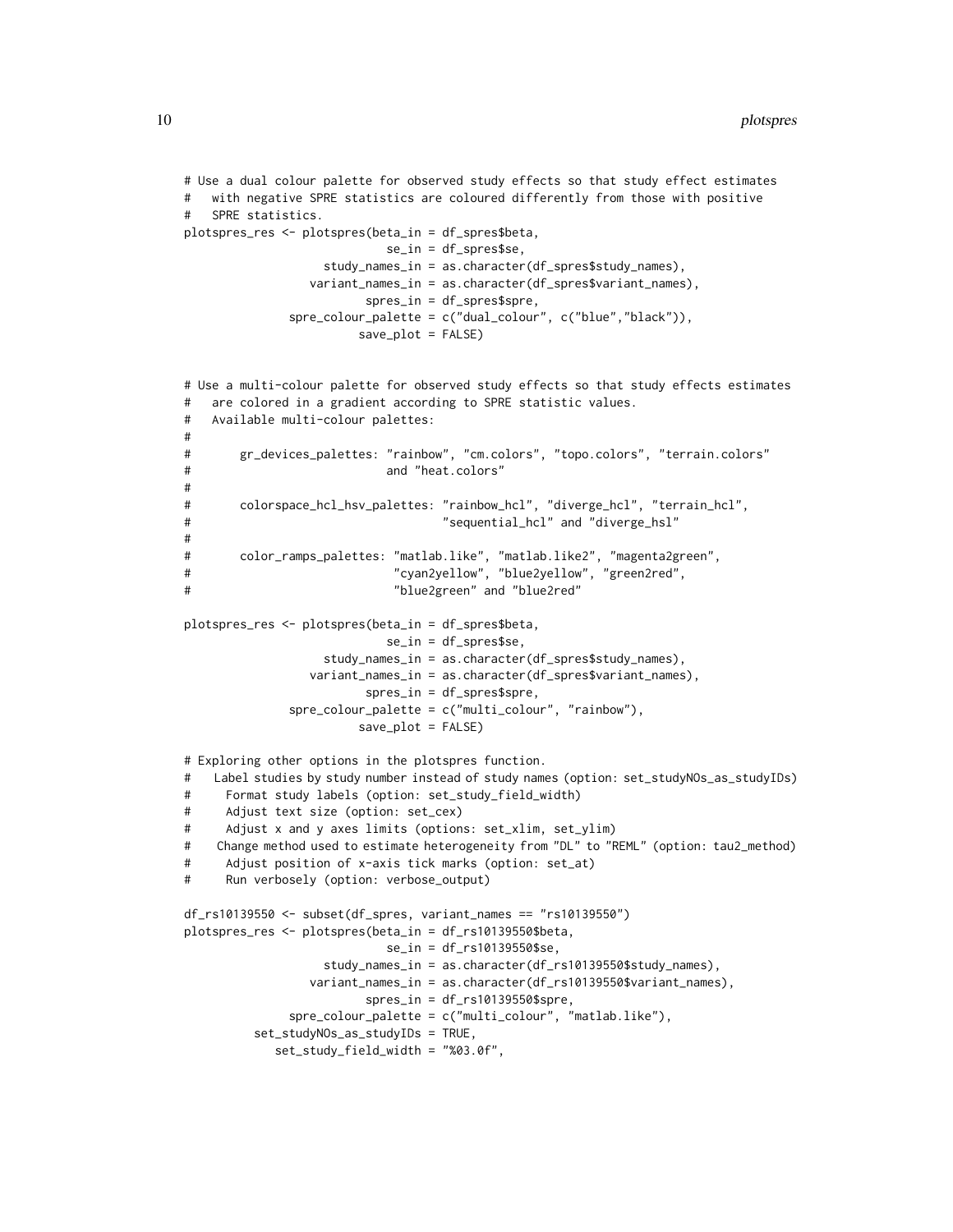```
set_cex = 0.75, set_xlim = c(-2,2), set_ylim = c(-1.5,51),
                            set\_at = c(-0.6, -0.4, -0.2, 0.0, 0.2, 0.4, 0.6),tau2_method = "REML", verbose_output = TRUE,
                         save_plot = FALSE)
# Adjust label (i.e. column header) position, also keep plot in graphics window rather
# than save as tiff file
df_rs10139550_3studies <- subset(df_rs10139550, as.numeric(df_rs10139550$study_names) <= 3)
# Before adjusting label positions
plotspres_res <- plotspres(beta_in = df_rs10139550_3studies$beta,
                             se_in = df_rs10139550_3studies$se,
                    study_names_in = as.character(df_rs10139550_3studies$study_names),
                 variant_names_in = as.character(df_rs10139550_3studies$variant_names),
                          spres_in = df_rs10139550_3studies$spre,
               spre_colour_palette = c("dual_colour", c("blue","black")),
                        save_plot = FALSE)
# After adjusting label positions
plotspres_res <- plotspres(beta_in = df_rs10139550_3studies$beta,
                             se_in = df_rs10139550_3studies$se,
                    study_names_in = as.character(df_rs10139550_3studies$study_names),
                  variant_names_in = as.character(df_rs10139550_3studies$variant_names),
                          spres_in = df_rs10139550_3studies$spre,
               spre_colour_palette = c("dual_colour", c("blue","black")),
                     adjust_labels = 1.7, save_plot = FALSE)
```